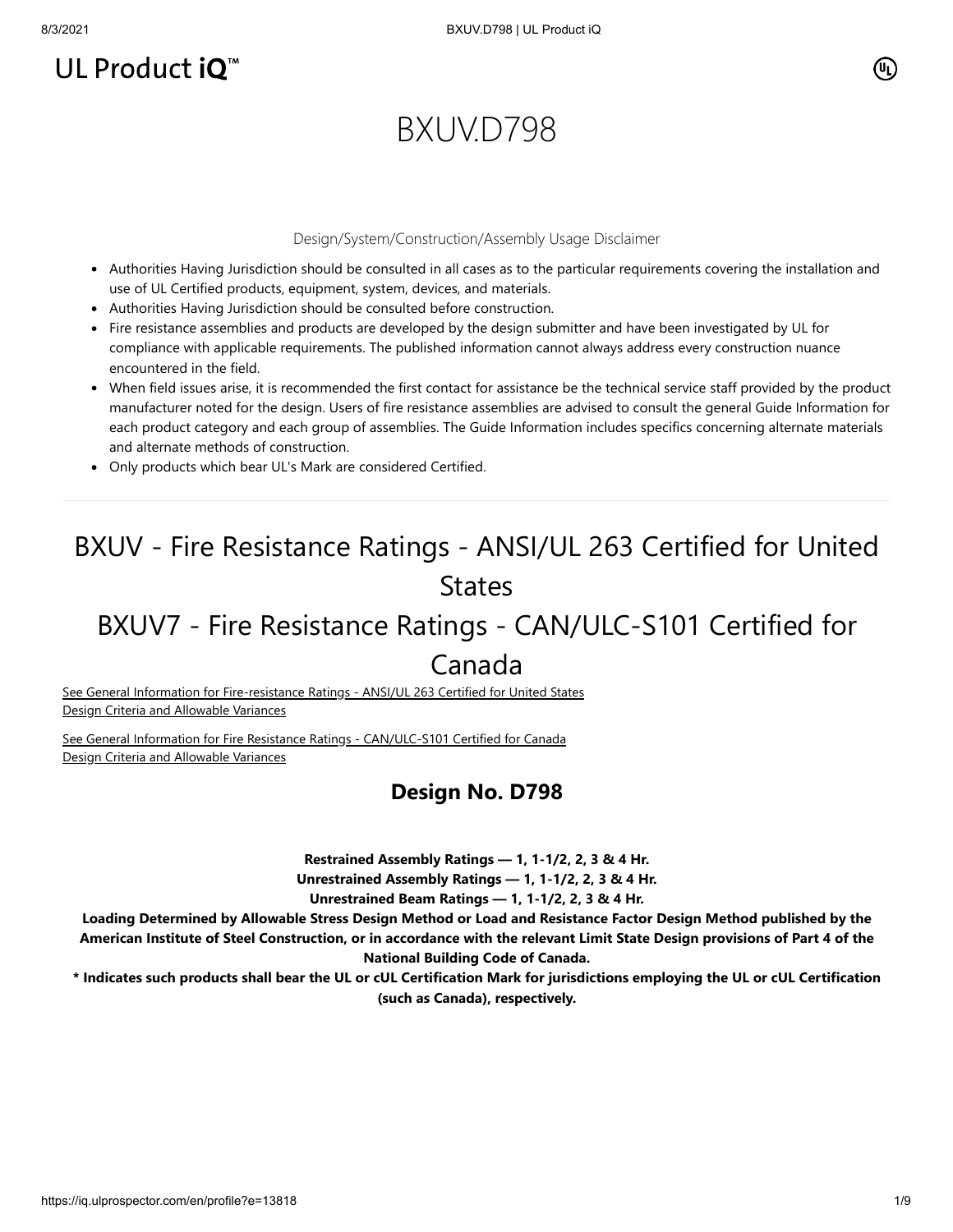

1. **Supports —** W8 x 28 or alternate (per Section IV.6 in the front of the Fire Resistance Directory) steel beam or min 10K1 steel joists when joist substitution applied.

**Note: Joists from the N series designs may be substituted for the listed beam (Item 1). When joists are substituted, the restrained rating of the joist must be equal to or greater that the restrained rating of the assembly. Additional joist substitution requirements are contained in the front of the Fire Resistance Directory.**

2. **Normal Weight or Lightweight Concrete —** Normal weight concrete, carbonate or siliceous aggregate, 145 pcf plus or minus 3 pcf unit weight, 3000 psi compressive strength, vibrated. Lightweight concrete, expanded shale, clay, or slate aggregate by rotary-kiln method 110 pcf plus or minus 3 pcf unit weight, 3000 psi compressive strength. Normal weight concrete is either carbonate or siliceous aggregate. Lightweight concrete is either expanded shale, clay, or slate aggregate by rotary-kiln method. Min thickness as measured to crests of steel floor and form units, 2-1/2 in.

3. **Welded Wire Fabric —** 6 x 6 - 10/10 SWG optional when using beam; 6x6-W1.4 x W1.4 when using joist.

3A. **Fiber Reinforcement —** As an alternate to Item 3, engineered synthetic fibers added to concrete mix to control shrinkage cracks in concrete. See Fiber Reinforcement (CBXQ) category in the Fire Resistance Directory for names of manufacturers and rates of application.

4. **Steel Floor or Form Units —** Composite or non-composite, fluted, 1-1/2, 2, or 3 in. deep galv units welded to beam or joist. Min gauge is 22 MSG.

**ASC STEEL DECK, DIV OF ASC PROFILES L L C** — 32 in. wide Types NH-32, NHN-32; 36 in. wide Types BH-36, BHN-36, BHN-35-1/4, 2WH-36, 2WHS-36, 3WxH-36, 3WH-36, 3W-36, DG3W-36. All units may be galvanized or Prime Shield. Non-cellular decks may be vented designated with a "V" suffix to the product name.

**CANAM GROUP INC** — 24 in. wide Type P-2432 composite or 36 in. wide Type P-3623, P-3606 and P-3615; 24 or 36 in. wide Type LF3. Type LF3 may be welded or fastened together with min 1 in. long No. 10 self-drilling, self-tapping steel screws 36 in. OC. Type LF3 may be phos/ptd; 36 in. wide Types 1.5B, 1.5BI, 1.5BL and 1.5BL.

**CANAM STEEL CORP** — 24 in. wide Type P-2432 composite or 36 in. wide Type P-3623, P-3606 and P-3615

**CANAM STEEL CORP** — 24, 30 or 36 in. wide Type BL; 24 or 36 in. wide Types LF1.5, LF2, LF3; 24, 36 in. wide Types LF2, LF3 may be welded or fastened together with min 1 in. long No. 10 self-drilling, self-tapping steel screws 36 in. OC. Types BL, LF2, LF3, N-Lok may be phos/ptd

**KAM INDUSTRIES LTD, DBA CORDECK** — 24 in. wide, QL-3, 24 or 36 in. wide, 2 or 3 in. deep QL-99. Units may be welded or fastened together with No. 10 self-drilling, self-tapping screws 60 in. OC. The length of the screws shall be sufficient to fully penetrate adjacent floor units

**DECK WEST INC** — 36 in. Types 2-DW, 3-DW, B-DW or BA-DW. Units may be welded or fastened together with No. 10 self-drilling, self-tapping screws 60 in. OC. The length of the screws shall be sufficient to fully penetrate adjacent floor units

**DESIGN ASSISTANCE CONSTRUCTION SYSTEMS INC** — 36 in. wide Type DACS1.5CD, or 24 in. wide Types DACS2.0CD or DACS3.0CD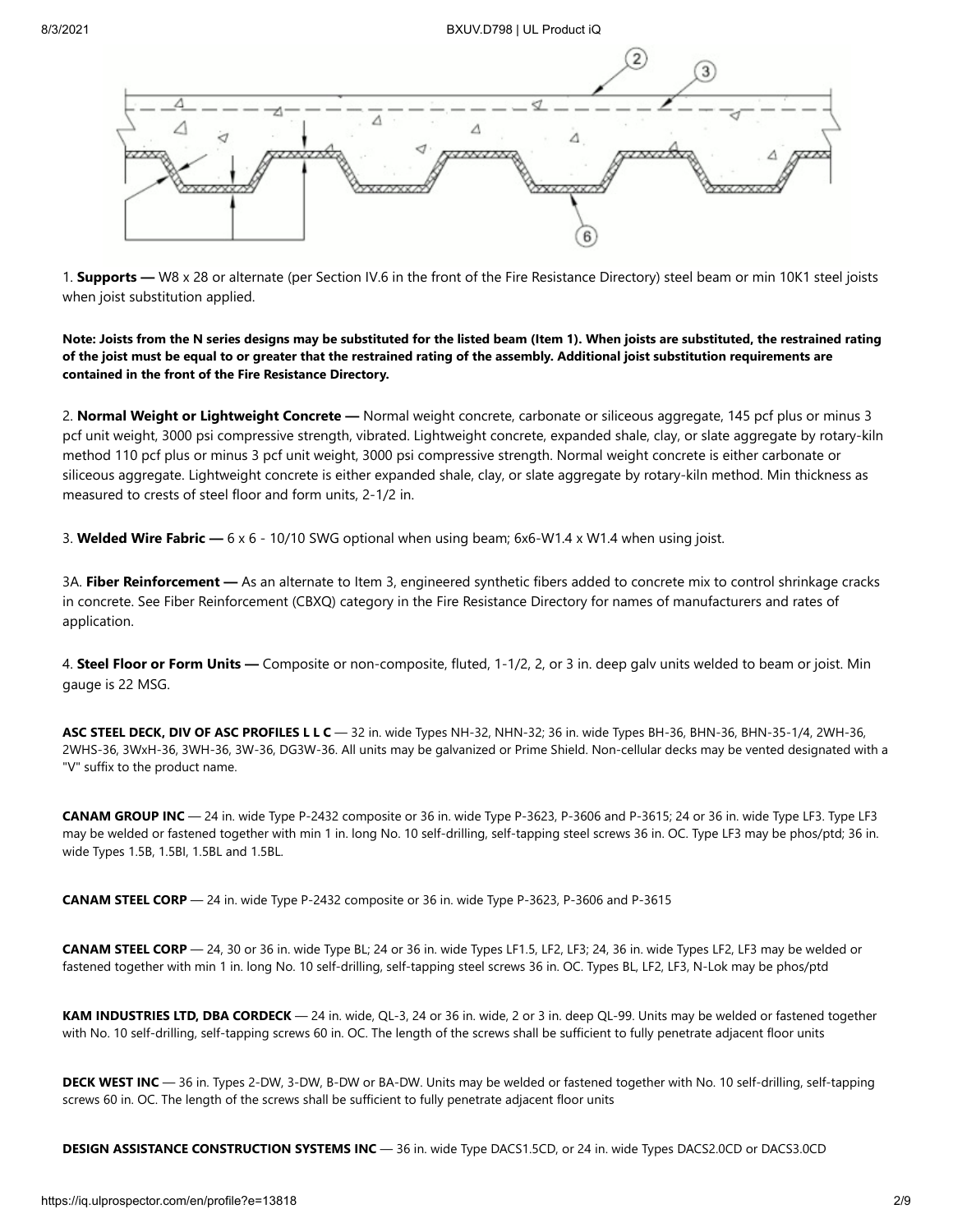**EPIC METALS CORP** — 24 in. wide Types EC150, EC366, 36 in. wide Type EC266

**NEW MILLENNIUM BUILDING SYSTEMS L L C** — 24 or 36 in. wide Types 2.0CD, 3.0CD, 2.0CFD, 3.0CFD, 3.0CFDES; 24, 30, or 36 in. wide Types 1.5CD, 1.5CDI, 1.5CDR, 1.5CFD. Units may be phos/painted or galvanized

**SAMSON METAL LTD** — Type 1-1/2" deep SM900FD-CL deck

**STEEL MASTERS INTERNATIONAL DEPENDABLE STEEL** — 36 in. wide Types 2WH-36, 3WH-36. Units may be phos/painted or galvanized.

**VERCO DECKING INC - A NUCOR CO** — FORMLOK™ deck types PLB, B, BR, PLN3, N3, PLN, N, PLW2, W2, PLW3, W3. Units are min 24 in. wide and may be galvanized or phos./ptd. Deck may be vented or non-vented.

**VULCRAFT, DIV OF NUCOR CORP** — 24, 30 or 36 in. wide Types 1.5VL1, 1.5PLVLI; 24 or 36 in. wide Types 2VL1, 2.0PLVLI, 3VL1, 3.0PLVLI. Units may be phos/ptd. 36 in. wide Types 1.5 SB, 1.5 SBR; 24 or 36 in wide Types 2.0 SB, 3.0 SB, 36 in. wide Type High Strength 1.5 SBI, 36 in. wide Type High Strength 1.5 SBN; Units may be phos/ptd

5. **Shear Connectors —** (Optional) — Studs, 3/4 in. diam by 3-1/2 in. long, headed type or equivalent per AISC specification. Welded to top flange of the beam, or top chord of the joist, through the deck.

6. **Spray-Applied Fire Resistive Materials —** Applied by mixing with water and spraying to steel surfaces which must be clean and free of dirt, loose scale and oil. When steel deck is used, the area between the steel deck and the beams top flange shall be filled. Min avg and min ind density of 15/14 pcf respectively. Min avg and min ind density of 22/19 pcf respectively for Types Z-106, Z-106/G, Z-106/HY. Min avg and min ind density of 40/36 pcf respectively for Types Z-146, Z-146PC and Z-146T cementitious mixture. Min avg and min ind density of 50/45 pcf respectively for Types Z-156, Z-156T and Z-156PC. Application to steel deck requires the installation of expanded metal lath with Types Z-146, Z-146T, Z146PC, Z-156, Z-156T and Z-156PC only. See Item 7. For method of density determination, refer to Design Information Section.

| <b>Restrained</b><br><b>Assembly</b> | <b>Unrestrained</b><br><b>Assembly</b> | <b>Unrestrained</b><br><b>Beam</b> |               | <b>Spray Applied Fire Resistive Mtl</b><br>Thkns In. on Steel Deck | Concrete    |
|--------------------------------------|----------------------------------------|------------------------------------|---------------|--------------------------------------------------------------------|-------------|
| <b>Rating Hr</b>                     | <b>Rating Hr</b>                       | <b>Rating Hr</b>                   | <b>Crests</b> | <b>Valley</b>                                                      | <b>Type</b> |
| 1                                    | $\Omega$                               | 1                                  | $\Omega$      | $\Omega$                                                           | LW          |
| 1                                    | 1                                      | 1                                  | 5/16          | 5/16                                                               | NW or LW    |
| $1 - 1/2$                            | 1                                      | 1                                  | 5/16(a)       | 5/16(a)                                                            | NW or LW    |
| $1 - 1/2$                            | $1 - 1/2$                              | $1 - 1/2$                          | 5/16(a)       | 5/16(a)                                                            | NW or LW    |
| $\overline{c}$                       | 1                                      | 1                                  | 3/8(b)        | 3/8                                                                | NW or LW    |
| $\overline{2}$                       | $\overline{2}$                         | $\overline{2}$                     | 3/8(b)        | 3/8                                                                | NW or LW    |
| 3                                    | $1 - 1/2$                              | $1 - 1/2$                          | 11/16         | 1/2                                                                | NW or LW    |
| 3                                    | 3                                      | $\overline{3}$                     | 11/16         | 1/2                                                                | NW or LW    |
| 4                                    | 2                                      | $\overline{2}$                     | $1 - 1/2$     | $1 - 1/8$                                                          | LW          |
| 4                                    | 4                                      | $\overline{4}$                     | $1 - 1/2$     | $1 - 1/8$                                                          | LW          |
| 4                                    | 2                                      | 2                                  | $1 - 7/16$    | 13/16                                                              | <b>NW</b>   |
| 4                                    | 4                                      | 4                                  | $1 - 7/16$    | 13/16                                                              | <b>NW</b>   |

(a) Min thickness of 3/8 in. required when 1-1/2 in. deep fluted units are used.

(b) Min thickness of 1/2 in. is required in crests of 1-1/2 in. deep fluted units for the 2 h Restrained Assembly Rating.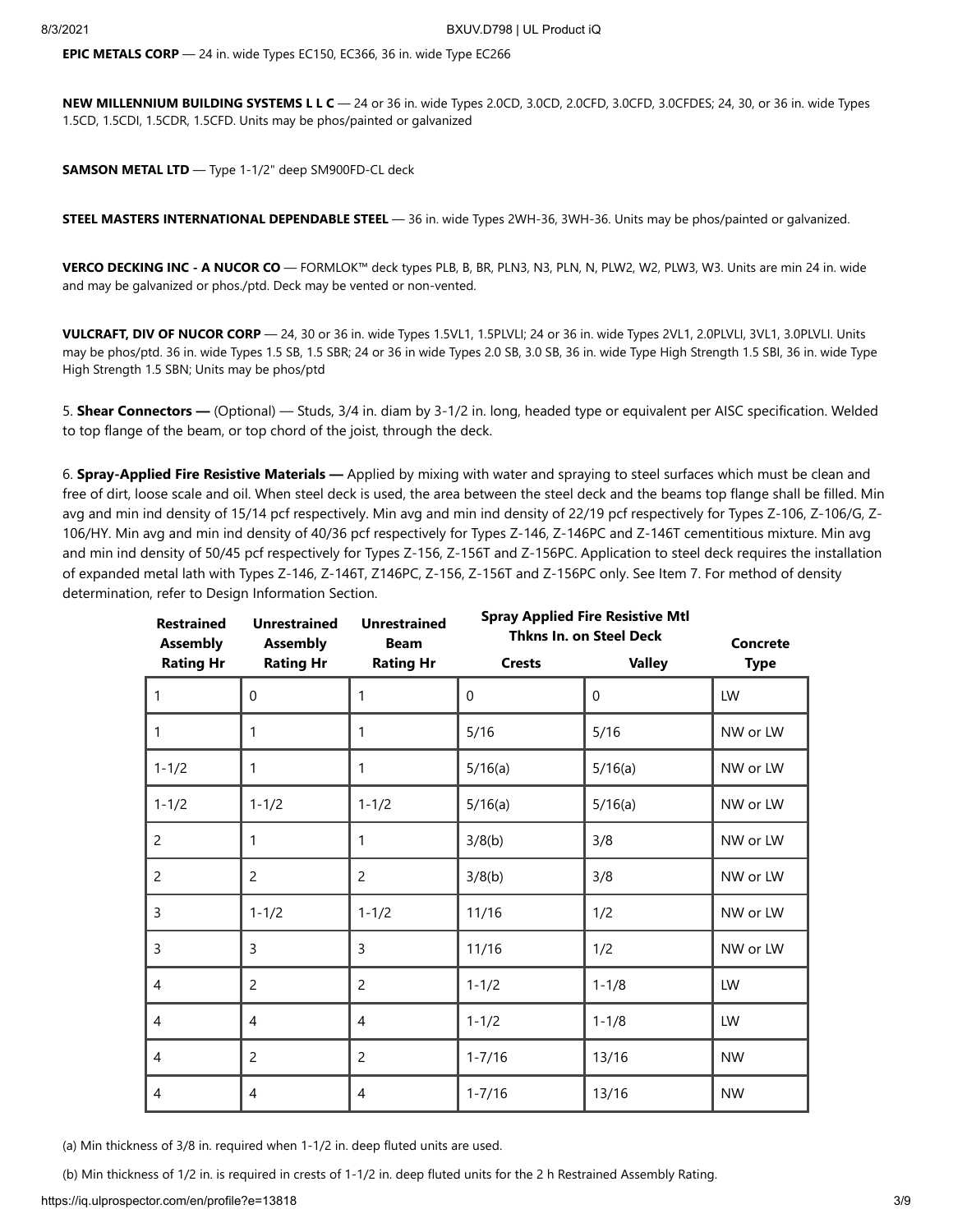#### 8/3/2021 BXUV.D798 | UL Product iQ

|                   |                     |                     | <b>Beam Thickness</b>        |                    |                               |  |
|-------------------|---------------------|---------------------|------------------------------|--------------------|-------------------------------|--|
|                   |                     |                     | <b>Light Weight Concrete</b> |                    | <b>Normal Weight Concrete</b> |  |
| <b>Restrained</b> | <b>Unrestrained</b> | <b>Unrestrained</b> | <b>Full flange</b>           | <b>Full flange</b> | $1/2$ flange##                |  |
| <b>Assembly</b>   | <b>Assembly</b>     | <b>Beam</b>         | <b>W8x28</b>                 | <b>W8x28</b>       | <b>W8x28</b>                  |  |
| <b>Rating Hr</b>  | <b>Rating Hr</b>    | <b>Rating Hr</b>    | <b>Beam</b>                  | <b>Beam</b>        | <b>Beam</b>                   |  |
| 1                 | $\Omega$            | 1                   | 3/8                          | 5/16               | 3/8                           |  |
| $\mathbf{1}$      | 1                   | $\mathbf{1}$        | 3/8                          | 5/16               | 3/8                           |  |
| $1 - 1/2$         | 1                   | 1                   | 3/8                          | 5/16               | 3/8                           |  |
| $1 - 1/2$         | $1 - 1/2$           | $1 - 1/2$           | 5/8                          | 9/16               | 5/8                           |  |
| 2                 | 1                   | 1                   | 3/8                          | 5/16               | 3/8                           |  |
| $\overline{c}$    | $\overline{c}$      | $\overline{2}$      | 15/16                        | 13/16              | 7/8                           |  |
| 3                 | $1 - 1/2$           | $1 - 1/2$           | 5/8                          | 9/16               | 5/8                           |  |
| 3                 | 3                   | 3                   | $1 - 9/16$                   | $1 - 5/16$         | $1 - 7/16$                    |  |
| $\overline{4}$    | $\overline{2}$      | $\overline{c}$      | 15/16                        | 13/16              | 7/8                           |  |
| $\overline{4}$    | 4                   | $\overline{4}$      | $2 - 1/8$                    | $1 - 7/8$          | $1 - 15/16$                   |  |

## Applicable when the thickness applied to the beams' lower flange edges is reduced to one-half. Thickness applied to beams' lower flange edges shall be a min of 1/4 in.

| <b>Joist Thickness</b> |  |
|------------------------|--|
|------------------------|--|

| <b>Restrained</b><br><b>Assembly</b><br><b>Rating Hr</b> | <b>Unrestrained</b><br><b>Assembly</b><br><b>Rating Hr</b> | <b>Unrestrained</b><br><b>Beam</b><br><b>Rating Hr</b> | <b>Joist Spacing More than 4 ft</b><br><b>Full flange</b><br>10K1<br>Joist | <b>Joist Spacing 4 ft or less</b><br><b>Full flange</b><br>10K1<br>Joist |
|----------------------------------------------------------|------------------------------------------------------------|--------------------------------------------------------|----------------------------------------------------------------------------|--------------------------------------------------------------------------|
| $\mathbf{1}$                                             | 0                                                          | 1                                                      | 7/8                                                                        | 3/4                                                                      |
| $\mathbf{1}$                                             | 1                                                          |                                                        | 7/8                                                                        | 3/4                                                                      |
| $1 - 1/2$                                                | 1                                                          | 1                                                      | 7/8                                                                        | 3/4                                                                      |
| $1 - 1/2$                                                | $1 - 1/2$                                                  | $1 - 1/2$                                              | $1 - 5/16$                                                                 | $1 - 1/8$                                                                |
| $\overline{c}$                                           |                                                            | 1                                                      | 7/8                                                                        | 3/4                                                                      |
| 2                                                        | $\overline{2}$                                             | 2                                                      | $1 - 3/4$                                                                  | $1 - 1/2$                                                                |
| 3                                                        | $1 - 1/2$                                                  | $1 - 1/2$                                              | $1 - 7/16$                                                                 | $1 - 7/16$                                                               |
| 3                                                        | 3                                                          | 3                                                      | $2 - 9/16$                                                                 | $2 - 5/16$                                                               |

**ARABIAN VERMICULITE INDUSTRIES** — Types MK-6/HY, MK-6/HY Extended Set, MK-6/HB, MK-10 HB, MK-10 HB Extended Set, MK-6s, MK-6 GF, MK-6 GF Extended Set, MK-1000/HB, MK-1000/HB Extended Set, Z-106, Z-106/G, Z-106/HY, Z-146 investigated for exterior use

**GCP KOREA INC** — Types MK-6/HY, MK-6/HY Extended Set, MK-6/HB, MK-10 HB, MK-10 HB Extended Set, MK-6s, MK-6 GF, MK-6 GF Extended Set, MK-1000/HB, MK-1000/HB Extended Set, Z-106, Z-106/G, Z-106/HY, Z-146 investigated for exterior use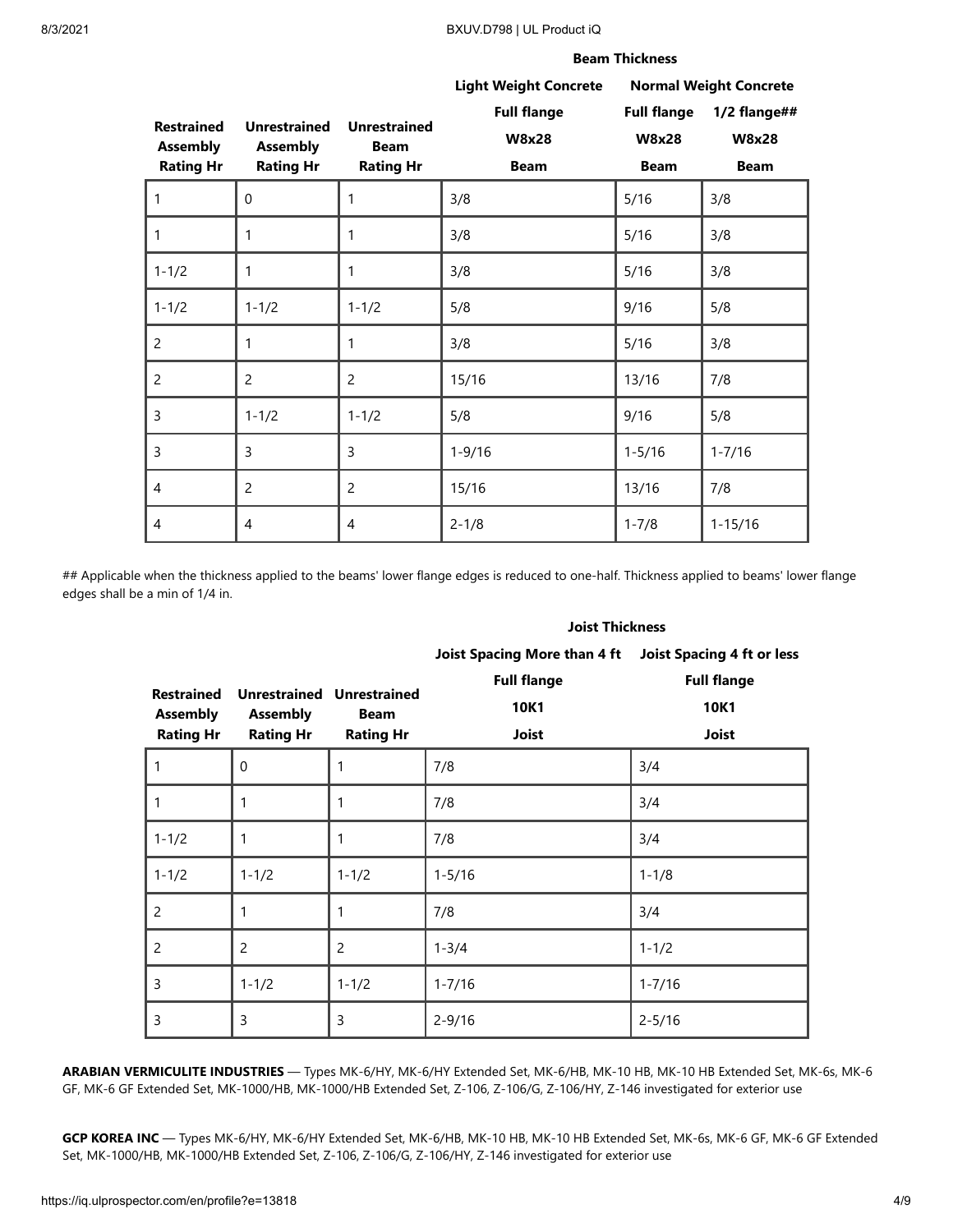**GCP APPLIED TECHNOLOGIES INC** — Types MK-6/HY, MK-6/HY Extended Set, MK-6/HB, MK-10 HB, MK-10 HB Extended Set, MK-6s, MK-6 GF, MK-6 GF Extended Set, MK-1000/HB, MK-1000/HB Extended Set, RG, Z-106, Z-106/G, Z-106/HY, Z-146, Z-146T, Z146PC, Z-156, Z-156T and Z-156PC investigated for exterior use

6A. **Sprayed Fiber\* —** (Optional, Not Shown) Spray Fiber, Classified for Surface Burning Characteristics (BNST), having a maximum applied density of 3.5 pcf applied over Spray-Applied Fire Resistive Material (Item 6) on both Steel Floor and Form Units (Item 4) and Supports (Item 1) in accordance with the following tables:

| <b>Installed</b><br><b>SFRM</b> |                                      | <b>SFRM Density (lb/ft3)</b> |    |    |
|---------------------------------|--------------------------------------|------------------------------|----|----|
| <b>Thickness</b><br>$(in.)$ on  | 15                                   | 22                           | 40 | 50 |
| <b>Deck</b>                     | <b>Sprayed Fiber Thickness (in.)</b> |                              |    |    |
| 5/16                            | $5 - 3/8$                            | 7-7/8                        | 8  | 8  |
| 3/8                             | $5 - 1/16$                           | $7 - 7/16$                   | 8  | 8  |
| 11/16                           | $3 - 3/4$                            | $5 - 1/2$                    | 8  | 8  |
| $1 - 7/16$                      | 9/16                                 | 13/16                        | 8  | 8  |
| $1 - 1/2$                       | 1/4                                  | 3/8                          | 8  | 8  |

**Allowable Sprayed Fiber Thickness over SFRM applied to Steel Deck (Item 4)**

Note: Installed SFRM thickness on deck refers to thickness applied to crests of steel deck.

| <b>Installed</b><br><b>SFRM</b> |             | <b>SFRM Density (lb/ft3)</b> |                                      |             |
|---------------------------------|-------------|------------------------------|--------------------------------------|-------------|
| <b>Thickness</b><br>(in.) on    | 15          | 22                           | 40                                   | 50          |
| <b>Beam</b>                     |             |                              | <b>Sprayed Fiber Thickness (in.)</b> |             |
| 5/16                            | 8           | 8                            | 8                                    | 8           |
| 3/8                             | 8           | 8                            | 8                                    | 8           |
| 9/16                            | 8           | 8                            | 8                                    | 8           |
| 5/8                             | 8           | 8                            | 8                                    | $\,8\,$     |
| 13/16                           | 8           | 8                            | 8                                    | 8           |
| 7/8                             | 8           | 8                            | 8                                    | 8           |
| 15/16                           | 8           | 8                            | 8                                    | $\,8\,$     |
| $1 - 5/16$                      | $7 - 3/4$   | 8                            | 8                                    | 8           |
| $1 - 7/16$                      | $7 - 1/4$   | 8                            | 8                                    | $\,8\,$     |
| $1 - 9/16$                      | $6 - 11/16$ | 8                            | 8                                    | 8           |
| $1 - 7/8$                       | $5 - 3/8$   | $7 - 7/8$                    | 5                                    | $6 - 1/4$   |
| $1 - 15/16$                     | $5 - 1/16$  | $7 - 7/16$                   | $4 - 5/16$                           | $5 - 3/8$   |
| $2 - 1/8$                       | $4 - 5/16$  | $6 - 5/16$                   | $2 - 1/8$                            | $2 - 11/16$ |

**Allowable Sprayed Fiber Thickness over SFRM applied to Beams (Item 1)**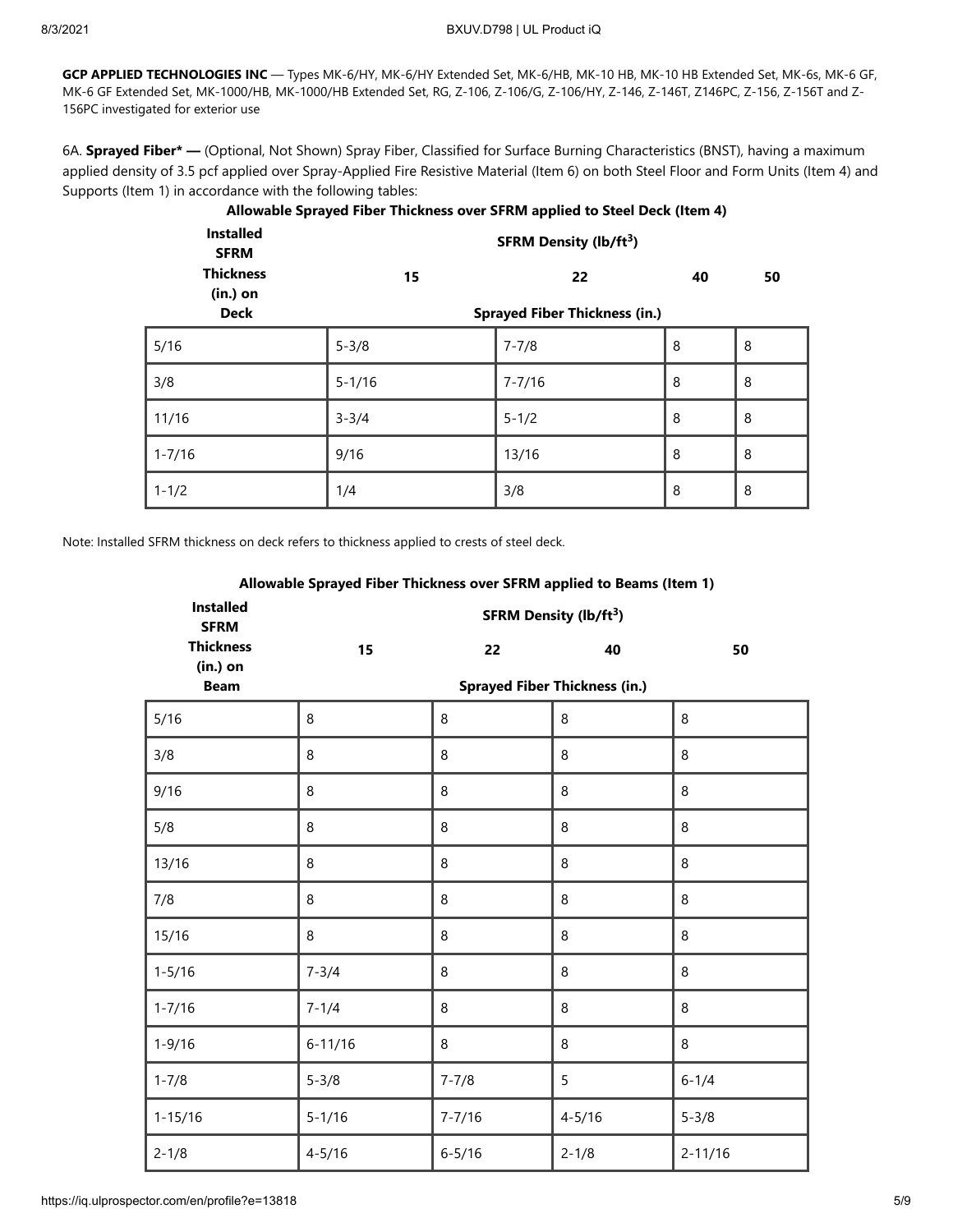| Anowable opingen riber rinewitess over or two applied to solsts (from 1) |                                    |                                            |           |    |  |
|--------------------------------------------------------------------------|------------------------------------|--------------------------------------------|-----------|----|--|
| <b>Installed</b><br><b>SFRM</b>                                          | SFRM Density (lb/ft <sup>3</sup> ) |                                            |           |    |  |
| <b>Thickness</b><br>$(in.)$ on<br>Joist                                  | 15                                 | 22<br><b>Sprayed Fiber Thickness (in.)</b> | 40        | 50 |  |
| 3/4                                                                      | $7 - 3/4$                          | 8                                          | 8         | 8  |  |
| 7/8                                                                      | $7 - 1/4$                          | 8                                          | 8         | 8  |  |
| $1 - 1/8$                                                                | $6 - 3/16$                         | 8                                          | 8         | 8  |  |
| $1 - 5/16$                                                               | $5 - 3/4$                          | $7 - 7/8$                                  | 8         | 8  |  |
| $1 - 7/16$                                                               | $4 - 13/16$                        | $7 - 1/16$                                 | 8         | 8  |  |
| $1 - 3/4$                                                                | $3 - 1/2$                          | $5 - 1/8$                                  | 8         | 8  |  |
| $2 - 5/16$                                                               | $1 - 1/16$                         | $1 - 9/16$                                 | 8         | 8  |  |
| $2 - 9/16$                                                               | $\pmb{0}$                          | $\mathbf 0$                                | $7 - 7/8$ | 8  |  |

# **Allowable Sprayed Fiber Thickness over SFRM applied to Joists (Item 1)**

**INTERNATIONAL CELLULOSE CORP** — Types K13, URE-K, or SonaSpray FC

6B. **Sprayed Fiber\* —** (Optional, Not Shown) Spray Fiber, Classified for Surface Burning Characteristics (BNST), having a maximum applied density of 2.8 pcf applied over Spray-Applied Fire Resistive Material (Item 6) on both Steel Floor and Form Units (Item 4) and Supports (Item 1) in accordance with the following tables:

#### **Allowable Sprayed Fiber Thickness over SFRM applied to Steel Deck (Item 4)**

| <b>Installed</b><br><b>SFRM</b> | <b>SFRM Density (lb/ft3)</b> |                                      |    |    |  |
|---------------------------------|------------------------------|--------------------------------------|----|----|--|
| <b>Thickness</b><br>$(in.)$ on  | 15                           | 22                                   | 40 | 50 |  |
| <b>Deck</b>                     |                              | <b>Sprayed Fiber Thickness (in.)</b> |    |    |  |
| 5/16                            | 5                            | 5                                    | 5  | 5  |  |
| 3/8                             | 5                            | 5                                    | 5  | 5  |  |
| 11/16                           | 4 11/16                      | 5                                    | 5  | 5  |  |
| $1 - 7/16$                      | 11/16                        | 13/16                                | 5  | 5  |  |
| $1 - 1/2$                       | 5/16                         | 3/8                                  | 5  | 5  |  |

Note: Installed SFRM thickness on deck refers to thickness applied to crests of steel deck.

## **Allowable Sprayed Fiber Thickness over SFRM applied to Beams (Item 1)**

| <b>Installed</b><br><b>SFRM</b> |    | <b>SFRM Density (lb/ft<sup>3</sup>)</b> |    |    |
|---------------------------------|----|-----------------------------------------|----|----|
| <b>Thickness</b><br>$(in.)$ on  | 15 | 22                                      | 40 | 50 |
| <b>Beam</b>                     |    | <b>Sprayed Fiber Thickness (in.)</b>    |    |    |
| 5/16                            |    | 5                                       |    | 5  |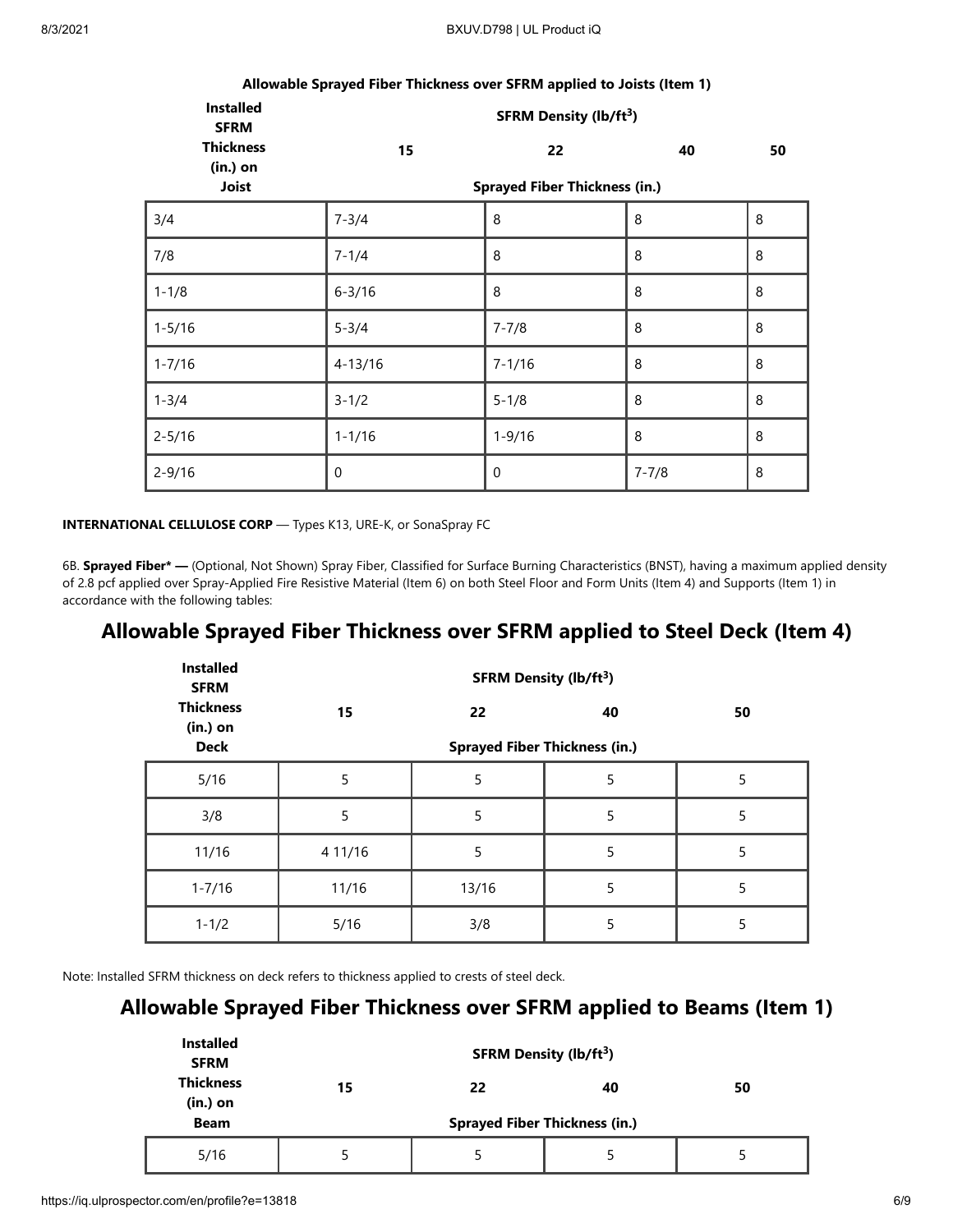| 3/8         | 5              | 5 | 5       | 5    |
|-------------|----------------|---|---------|------|
| 9/16        | 5              | 5 | 5       | 5    |
| 5/8         | 5              | 5 | 5       | 5    |
| 13/16       | $\overline{5}$ | 5 | 5       | 5    |
| 7/8         | $\overline{5}$ | 5 | 5       | 5    |
| 15/16       | 5              | 5 | 5       | 5    |
| $1 - 5/16$  | 5              | 5 | 5       | 5    |
| $1 - 7/16$  | $\overline{5}$ | 5 | 5       | 5    |
| $1 - 9/16$  | 5              | 5 | 5       | 5    |
| $1 - 7/8$   | 5              | 5 | 5       | 5    |
| $1 - 15/16$ | 5              | 5 | 5       | 5    |
| $2 - 1/8$   | 5              | 5 | 2 11/16 | 33/8 |

# **Allowable Sprayed Fiber Thickness over SFRM applied to Joists (Item 1)**

| <b>Installed</b><br><b>SFRM</b> |                                      | <b>SFRM Density (lb/ft3)</b> |                |    |  |  |
|---------------------------------|--------------------------------------|------------------------------|----------------|----|--|--|
| <b>Thickness</b><br>(in.) on    | 15                                   | 22                           | 40             | 50 |  |  |
| Joist                           | <b>Sprayed Fiber Thickness (in.)</b> |                              |                |    |  |  |
| 3/4                             | 5                                    | 5                            | 5              | 5  |  |  |
| 7/8                             | 5                                    | 5                            | 5              | 5  |  |  |
| $1 - 1/8$                       | 5                                    | 5                            | 5              | 5  |  |  |
| $1 - 5/16$                      | 5                                    | 5                            | 5              | 5  |  |  |
| $1 - 7/16$                      | 5                                    | 5                            | 5              | 5  |  |  |
| $1 - 3/4$                       | 43/8                                 | 5                            | 5              | 5  |  |  |
| $2 - 5/16$                      | 15/16                                | 1 15/16                      | 5              | 5  |  |  |
| $2 - 9/16$                      | $\mathbf 0$                          | 0                            | $\overline{5}$ | 5  |  |  |

#### **MONOGLASS INC** — Type Monoglass

6C. **Sprayed Fiber\* —** (Optional, Not Shown) Spray Fiber, Classified for Noncombustible Building Materials (BICW), having a maximum applied density of 3.5 pcf applied over Spray-Applied Fire Resistive Material (Item 6) on both Steel Floor and Form Units (Item 4) and Supports (Item 1) in accordance with the following tables:

#### **Allowable Sprayed Fiber Thickness over SFRM applied to Steel Deck (Item 4)**

| <b>Installed</b> |    | <b>SFRM Density (lb/ft<sup>3</sup>)</b> |    |    |
|------------------|----|-----------------------------------------|----|----|
| <b>SFRM</b>      |    |                                         |    |    |
| Thickness        | 15 | 22                                      | 40 | 50 |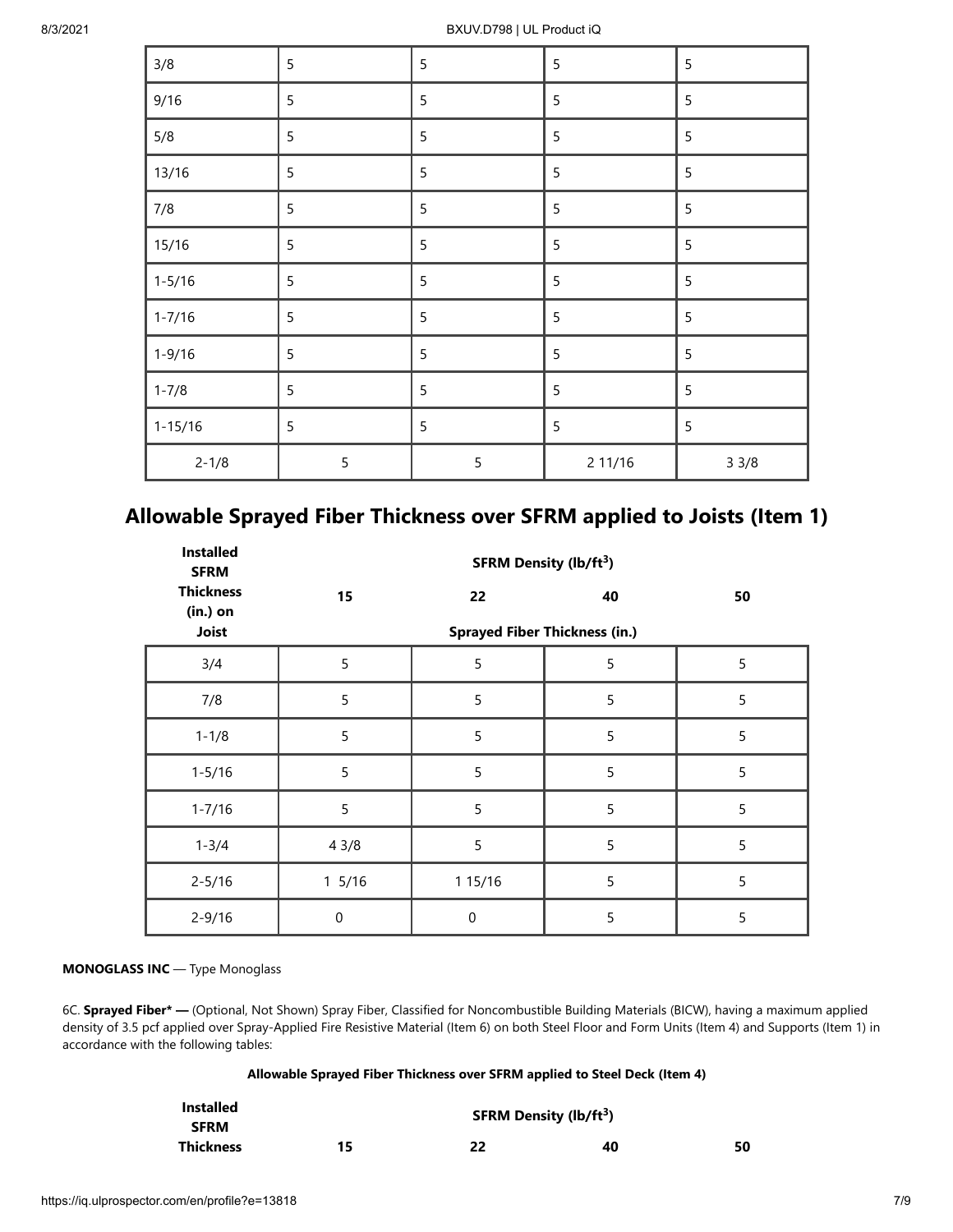**(in.) on** 

| Deck       | <b>Sprayed Fiber Thickness (in.)</b> |       |  |  |
|------------|--------------------------------------|-------|--|--|
| 5/16       |                                      |       |  |  |
| 3/8        |                                      |       |  |  |
| 11/16      | 33/4                                 |       |  |  |
| $1 - 7/16$ | 9/16                                 | 13/16 |  |  |
| $1 - 1/2$  | 1/4                                  | 3/8   |  |  |

Note: Installed SFRM thickness on deck refers to thickness applied to crests of steel deck.

## **Allowable Sprayed Fiber Thickness over SFRM applied to Beams (Item 1)**

| <b>Installed</b><br><b>SFRM</b> | <b>SFRM Density (lb/ft3)</b>         |    |                 |         |  |
|---------------------------------|--------------------------------------|----|-----------------|---------|--|
| <b>Thickness</b>                | 15                                   | 22 | 40              | 50      |  |
| (in.) on<br><b>Beam</b>         | <b>Sprayed Fiber Thickness (in.)</b> |    |                 |         |  |
| 5/16                            | 5                                    | 5  | 5               | 5       |  |
| 3/8                             | 5                                    | 5  | 5               | 5       |  |
| 9/16                            | 5                                    | 5  | 5               | 5       |  |
| 5/8                             | 5                                    | 5  | 5               | 5       |  |
| 13/16                           | 5                                    | 5  | 5               | 5       |  |
| 7/8                             | 5                                    | 5  | 5               | 5       |  |
| 15/16                           | 5                                    | 5  | 5               | 5       |  |
| $1 - 5/16$                      | 5                                    | 5  | 5               | 5       |  |
| $1 - 7/16$                      | 5                                    | 5  | 5               | 5       |  |
| $1 - 9/16$                      | 5                                    | 5  | 5               | 5       |  |
| $1 - 7/8$                       | 5                                    | 5  | 5               | 5       |  |
| $1 - 15/16$                     | 5                                    | 5  | 4 5/16          | 5       |  |
| $2 - 1/8$                       | 4 5/16                               | 5  | $2 \frac{1}{8}$ | 2 11/16 |  |

## **Allowable Sprayed Fiber Thickness over SFRM applied to Joists (Item 1)**

| <b>Installed</b><br><b>SFRM</b> | <b>SFRM Density (lb/ft<sup>3</sup>)</b> |    |    |    |  |
|---------------------------------|-----------------------------------------|----|----|----|--|
| <b>Thickness</b><br>(in.) on    | 15                                      | 22 | 40 | 50 |  |
| Joist                           | <b>Sprayed Fiber Thickness (in.)</b>    |    |    |    |  |

г